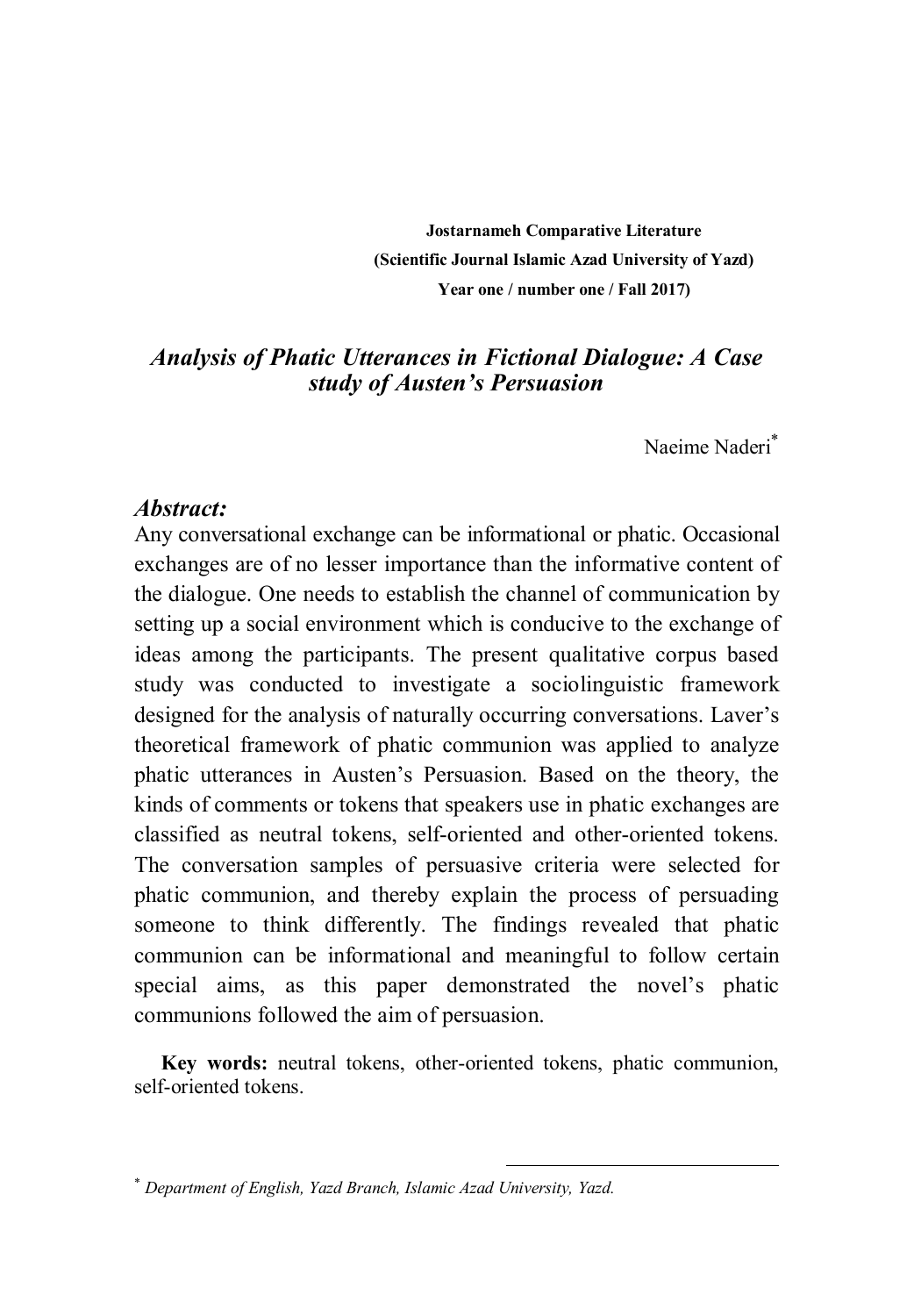## **1. Introduction**

Phatic communication, or more commonly known as small talk, is described as conversation for the sake of talking or conversing. In general, phatic communion is taken to mean the kind of ritualistic linguistic behavior which characterizes the beginnings and endings of conversations. This normally includes the formulaic gambits of greeting and parting (for example, 'Hello', 'Good morning'), along with a set of stereotypical remarks concerning the weather. Malinowski, who actually coined the term in the 1920s, defined phatic communion as "a type of speech in which ties of union are created by a mere exchange of words" (Malinowski 1972, p.151). Furthermore, he stressed that in a phatic exchange the actual words are used to fulfill a social function, and that is their principal aim, but they are neither the result of intellectual reflection, nor do they necessarily arouse interest in the listener (Malinowski, 1972).

Malinowski then introduced the concept of phatic communion into linguistics. Discussing the language used in what he called "free aimless social intercourse", he mentioned "inquiries about health, comments on weather" (Malinowski, 1936, p. 313), and greeting formula. It is important to reiterate Malinowski's comment that phatic communion has an important social function. Amongst other things, this 'small talk' helps avoid uncomfortable silences at the beginning and ending of conversations. This is particularly relevant to encounters with new acquaintances. However, the kinds of topics chosen for phatic exchanges are not normally referentially significant. Such remarks are not intended to convey important or 'newsworthy' information; nor are they to be interpreted as such by an interlocutor.

In an important paper for the discussion of Malinowski's concept, John Laver (1975) elaborated on all 'communicative functions of phatic communion' in detail. In that paper, he first pointed out that "the fundamental function of the communicative behavior that accompanies and includes phatic communion is the detailed management of interpersonal relationships during the psychologically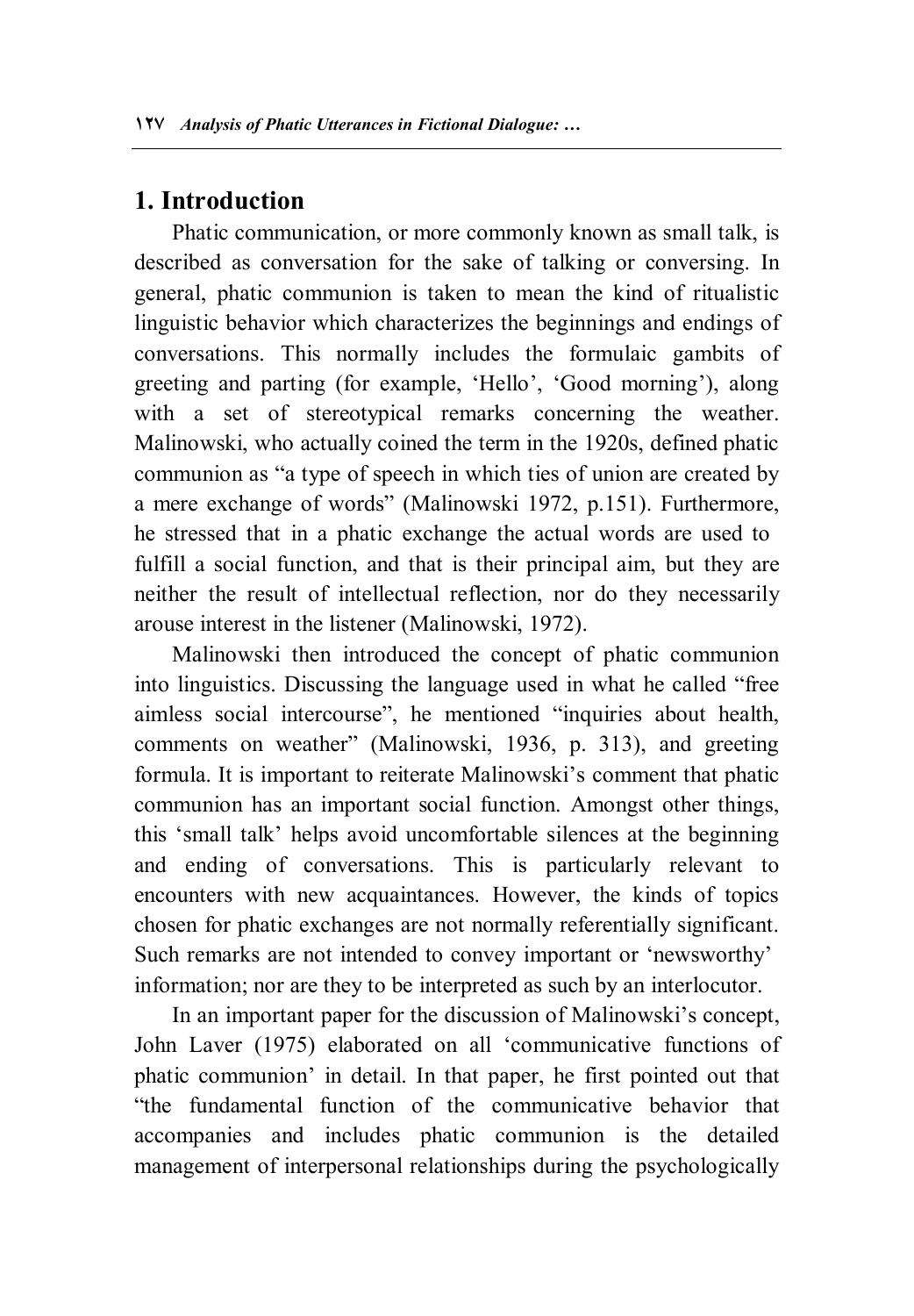crucial margins of interactions" (p. 217). He then described and analyzed the function of so-called 'phatic communion' utterances in the opening and closing phases of interaction, especially with respect to the transition phases from "noninteraction to full interaction" and from "interaction back to no interaction" (p. 232) as well as the role of phatic communion with respect to interactional consensus and as a kind of 'rite of passage'. Thus, Laver modified and broadened Malinowski's concept, emphasizing and proving that "language is used to convey more than the propositional content of what is said" (Levinson, 1983, as cited in Senft, 2009, p. 231).

Padilla Cruz (2005a) suggested a theoretical approach to the production and interpretation of phatic utterances aimed at complementing other previous accounts. He, apposite this research, employed relevance theory (Sperber & Wilson, 1986, 1995) and argued that utterances were normally interpreted as phatic either because of their occurrence in particular conversational phases forming fixed adjacency pairs with other utterances, or because interlocutors activated specific frames and processed them in a particular way.

Applying pragmatic view of politeness as a strategic behavior in phatic expressions was investigated by Padilla Cruz (2005b). He explored three different pragmatic approaches to the teaching of instant messaging politeness of phatic utterances in English. He subscribed to the pragmatic view of politeness as a strategic behavior, and followed Brown (2000, p. 83) in that he also understood politeness as a special way of treating people, saying and doing things in such a way as to take into account the other person's feelings. He employed different methods to achieve different objectives about phatic expressions.

The other work around pragmatic areas was conducted by Kulkarani (2012) to investigate phatic communion in instant messaging. In contrast to Cruz (2005b), he did not consider the pragmatic view of politeness as a strategic behavior. He proposed that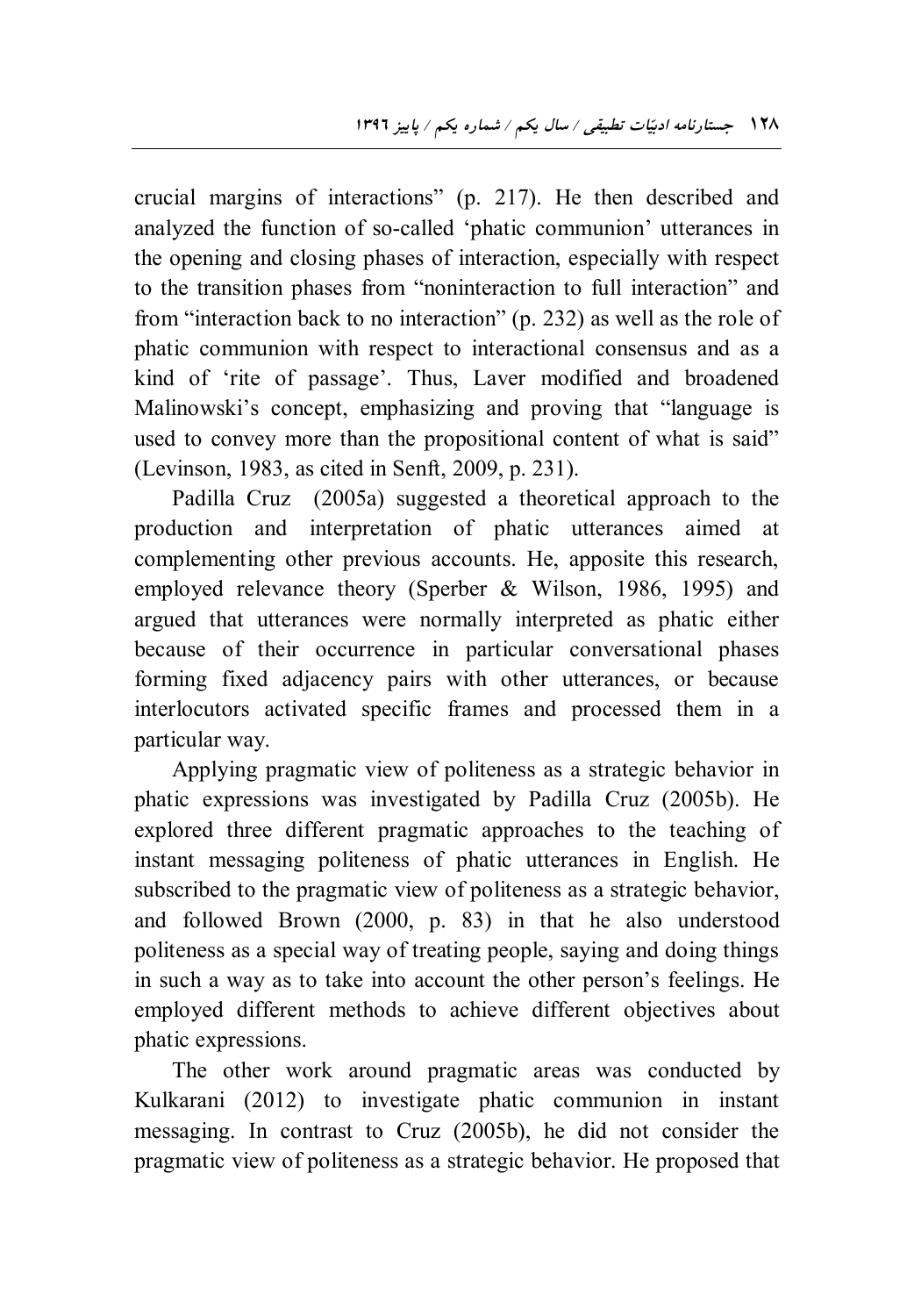the physical channel involves the attention that speakers must pay to each other in an interaction while psychological connection is achieved through showing interest and expressing agreement.

Ekanath (2012) identified the phatic cues in instant massaging interactions used to achieve contact between speakers and highlighted the interactional work done by interlocutors in maintaining contact. But another researcher, al-Oinai (2011) explored the effect of misinterpreting culturally divergent phatic communion formulae in an English-Arabic context. Other sociolinguistic parameters such as topic, setting, age, sex and social status were considered. The three previous research studies that were already mentioned, worked on phatic, while their objectives, methods and conclusion were different.

Zegarac and Clark (1999) in their paper about phatic interpretations and phatic communication, considered how the notion of phatic communication can best be understood within the framework of Relevance Theory. In contrast to Cruz (2005a), they did not investigate in the framework of politeness. They argued that the term 'phatic' should be applied to interpretations, and they explored predictions about phatic interpretations which followed the framework of Relevance Theory, including the claim that phatic interpretations should be derived only when non-phatic interpretations were not consistent with the Principle of Relevance.

Hakim (2012) and Parastica (2009) analyzed phatic communions in the movies based on different approaches. The first study was analyzed by using transcription, as well as identifying, marking up, and the relationship between cultural or situational aspects of the conversation with the language used. But Parratica's study (2009) used the socio-pragmatics approach to describe the forms of phatic communion employed by characters in the movie.

Cruz (2007) argued that phatic communion influences the ties of union between interlocutors. There have been two different attitudes toward phatic utterances. First, some linguists considered phatic communion as linguistic devices to establish or maintain relationship between interlocutors, because it does not significantly aim at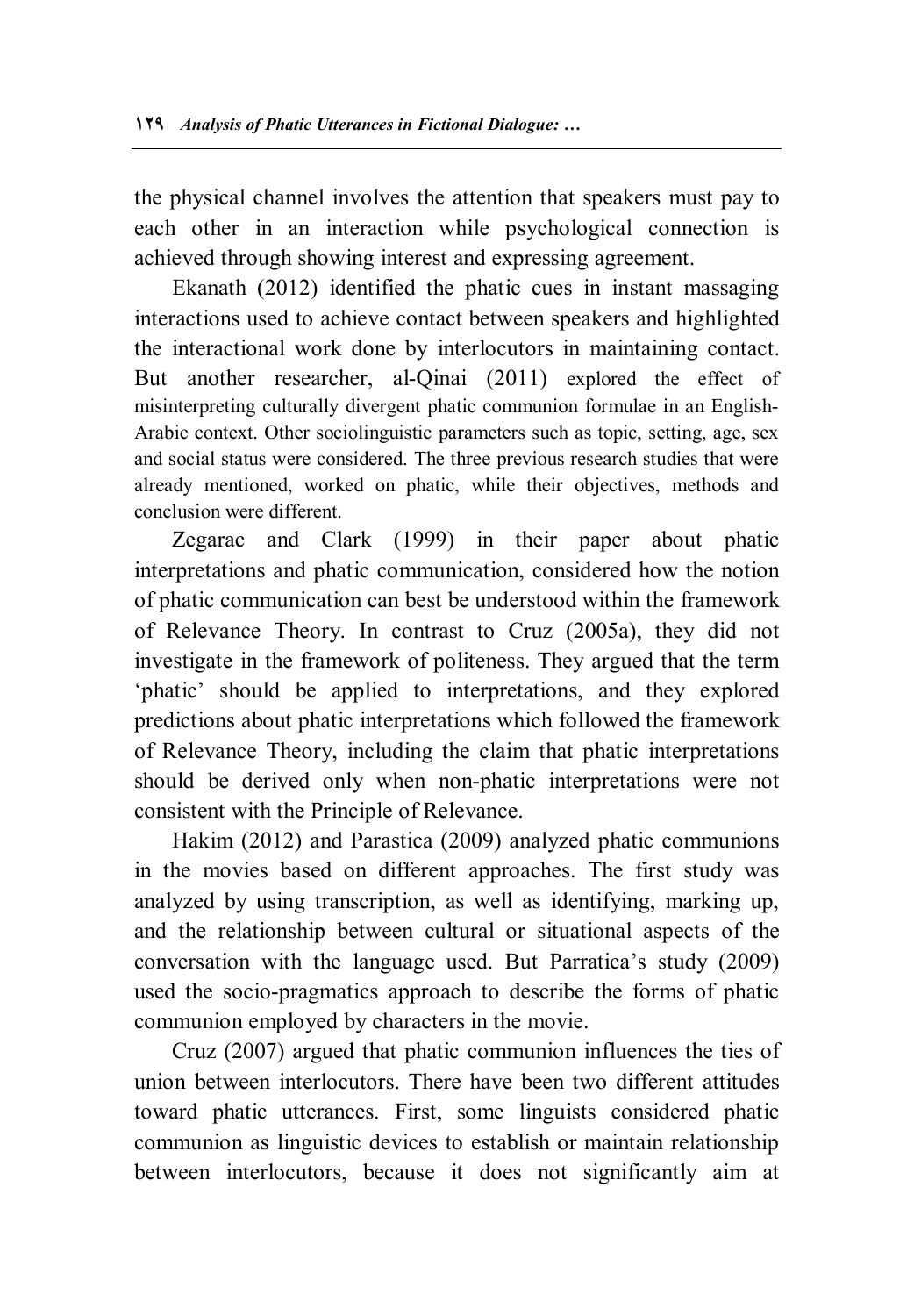improving the interlocutor's knowledge (e.g. Abercrombie, 1956, 1998; Coulmas, 1981; Edmondson and House, 1981; Hudson, 1980; Leech, 1974; Turner, 1973). But some true and authentic discourse can be classified as informative, which is the opposite of what can be termed as social or interactive (e.g. Coupland, 2000; Coupland and Ylänne-McEwen, 2000; Holmes, 2000a; Tracy and Naughton, 2000). Second, other linguists have seen in phatic utterances a fundamental mechanism for social interaction because of the feeling of involvement, agreement, union or solidarity that they create between interlocutors (e.g. Coupland, Coupland & Robinson, 1992; Coupland, Robinson and Coupland, 1994; Leech, 1983; Lyons, 1968; Schneider, 1988; Silva, 1980).

## **2. Methodology and Framework**

This study was drawn upon John Laver's important research on phatic communion. In a paper entitled 'Communicative Functions of Phatic Communion' (Laver, 1975), he has offered a useful description of the kind of strategies that speakers use in the opening and closing phases of conversation. Laver has developed his theory in the following way. He has proposed a three-way typology, which is intended to account for the literal reference of the phatic tokens. The first category is neutral tokens. These comprise references to factors concerning the context of situation, which are not personal to either the speaker or hearer. In English, such tokens are frequently comments on the weather. There are, however, other kinds of neutral tokens. Laver has provided some examples of variations on this theme: 'Great view' (to a fellow tourist) or 'About time these trains were cleaned' (to a fellow passenger). Clearly, in all cases neutral tokens have relevance to factors affecting both participants equally. The remaining two categories are self-oriented tokens and otheroriented tokens. Self-oriented tokens refer to factors personal to the speaker, whilst other-oriented tokens refer to factors personal to the listener. Examples of the former category would be 'Hot work, this' or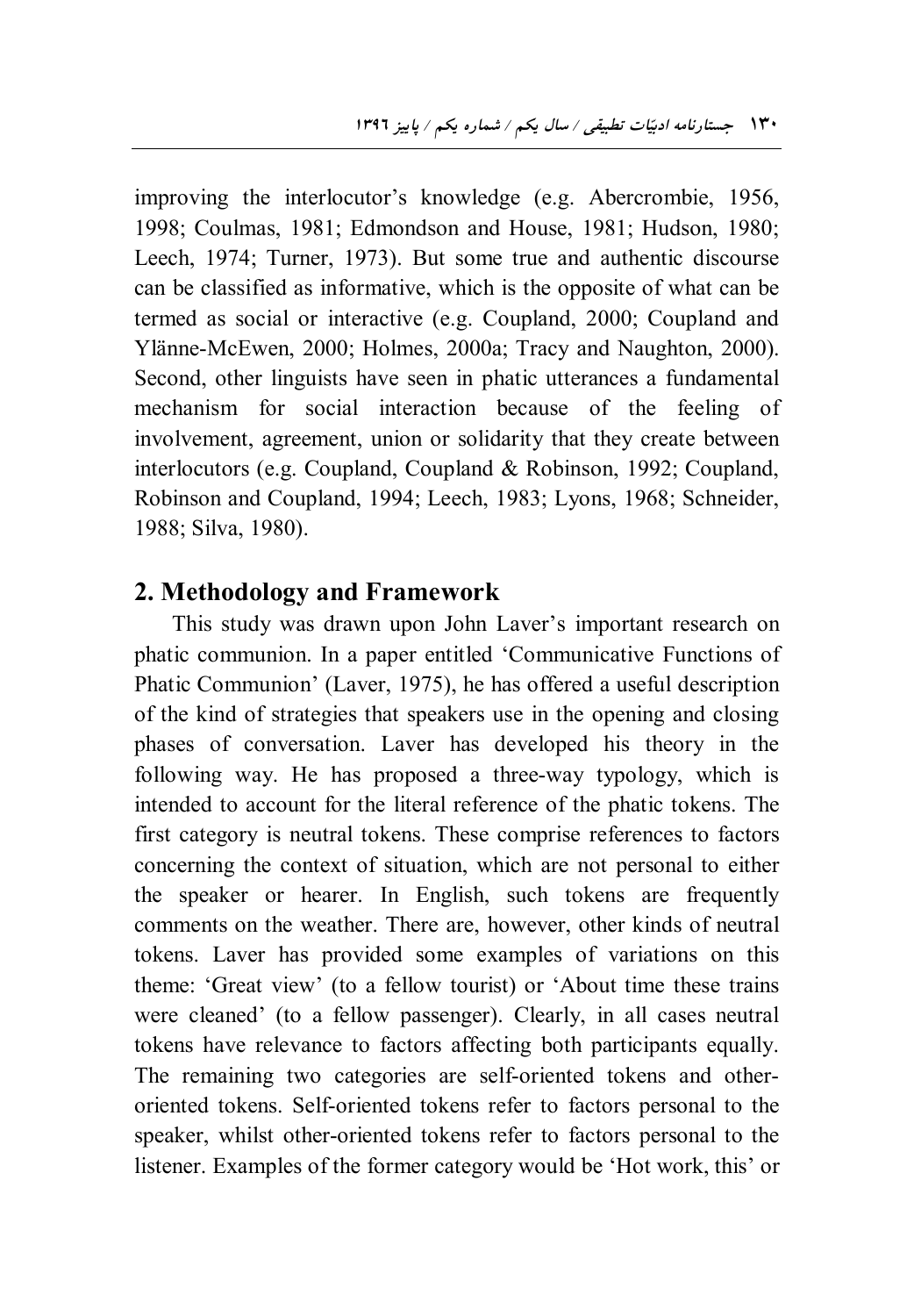'My legs weren't made for these hills'; whilst examples of the latter category would be 'How's life?' or 'Do you come here often?' (Kendon, et al, 2011)

The last aspect of phatic communion that Laver (1975) has discussed in the opening phase of interactions was concerned with the indexical management of interpersonal relations between the two participants, and has had an ethological bias, to do with considerations of territoriality; when one participant is static in space, and the other is moving towards him, in whatever type of physical locale, then, unless there are overriding special reasons, there seems to be a strong tendency, both in Britain and America, for the "incomer" to initiate the exchange of phatic communion. A number of conclusions spring from this, all deriving from the general notion that by breaking the silence first, the speaker defines some aspects of the role he is prepared to play in the oncoming interaction. Firstly, the speaker recognizes that in some sense the static listener is in a closer psychological relationship with the immediate territory than he is, and that in a way the listener can be regarded as the owner of the territory. Secondly, he acknowledgesd his own awareness of the fact of his invasion of the listener's territory. Thirdly, he declares in effect that his intentions are pacific, and offers a propitiatory token. Fourthly, merely by speaking, and implicitly inviting the listener to participate in a linguistic interaction with him, the speaker asserts a claim to sociolinguistic solidarity with the listener. If the listener accepts the invitation to a spoken interaction, then by implication he gives the speaker a safeconduct to enter his territory without making him suffer a counter display of hostility (Laver, 1975).

 In the closing phase of interaction, the sequence of the stages is the mirror image of the stages of the opening phase. In the first stage, it allows the participants to achieve a cooperative parting, in which any feelings of rejection by the person being left can be assuaged by appropriate reassurance from the person leaving. One channel characteristically exploited for the exchange of such transition signals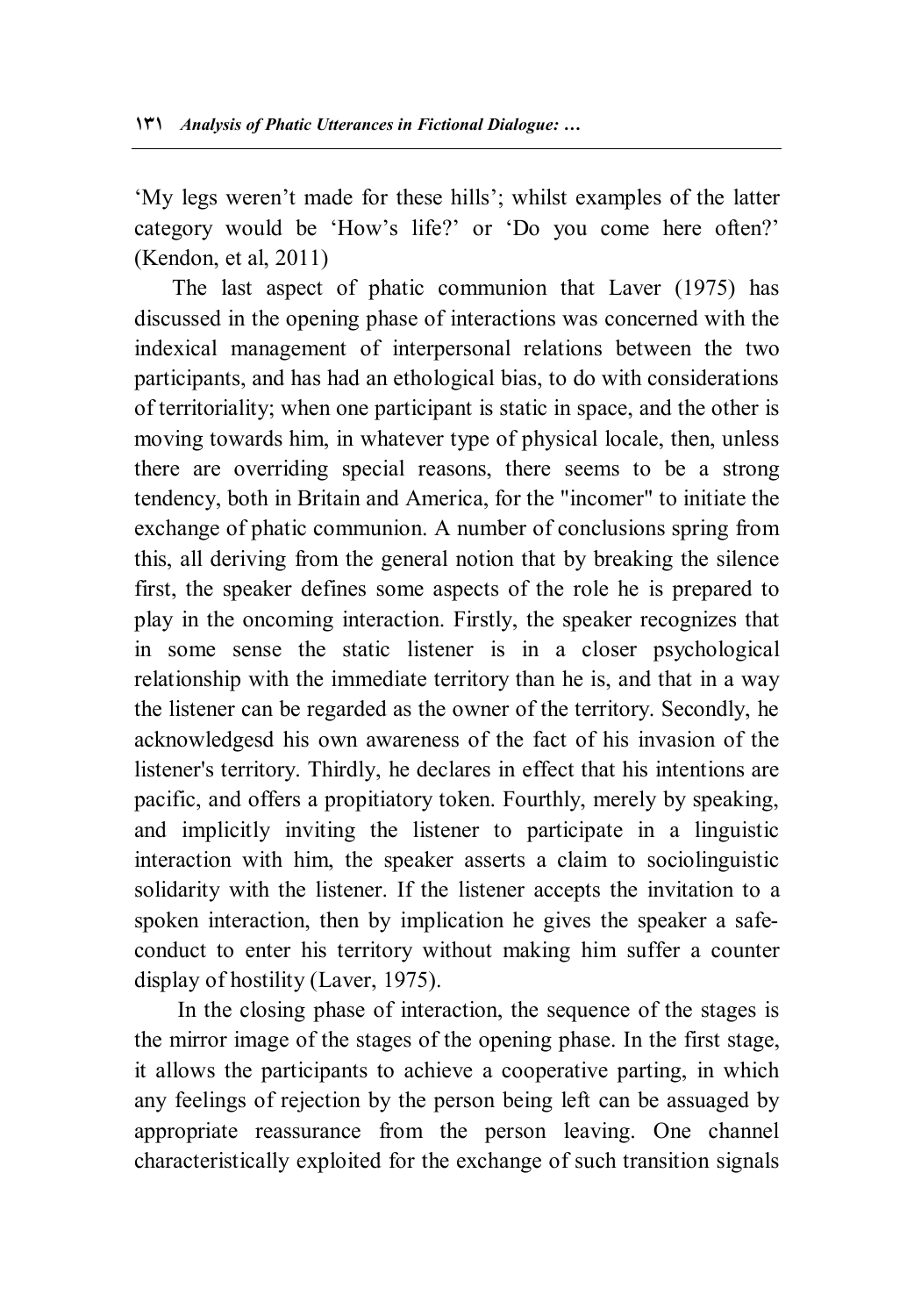is the visual channel. In a private, two-person interaction, a sudden prolongation of the typical duration of eye contact seems to function as one transitional signal; in nonprivate encounters between two interactants, such as the party situation, or social meeting at conferences, avoidance of eye contact for a longer period than conventional during the medial phase, often coupled with 'roaming' gaze, seems to have the same function. Another transition signal is a greater shift of orientation or of posture than typically occurs in the medial phase. Other signals include an overt glance at one's watch, or a facial expression such as a slight smile coupled with a raising of one's eyebrows, where the momentary interactional state of the medial phase makes no call for such an indication of apparent cordial, attentive agreement. Linguistic signals of transition from the medial phase include the same sort of vague, curtailed utterances as are used in the transition from the opening phase to the medial phase, such as "Well…**"** Secondly, it serves to consolidate the relationship between the two participants, by means of behavior which emphasizes the enjoyable quality of the encounter, the mutual esteem in which the participants hold each other, the promise of a continuation of the relationship, the assertion of mutual solidarity, and the announcement of a continuing consensus for the shape of encounters in the future (Laver, 1975).

Laver's Phatic Communion framework was applied to some short sequences of phatic in a worth classical British fiction. All the examples were taken from Jane Austen's Persuasion (1993). It was tried to select the phatic between two chief characters of the novel. The book exceeds 200 pages and is composed of two Volume with twelve chapters and a canceled chapter that is added at the end.

# **3. The Analysis**

Before analyzing the examples by using the Laver framework, it is necessary to say a few words on the plot of the novel even at the expense of spoiling the story of those yet unfamiliar with the text.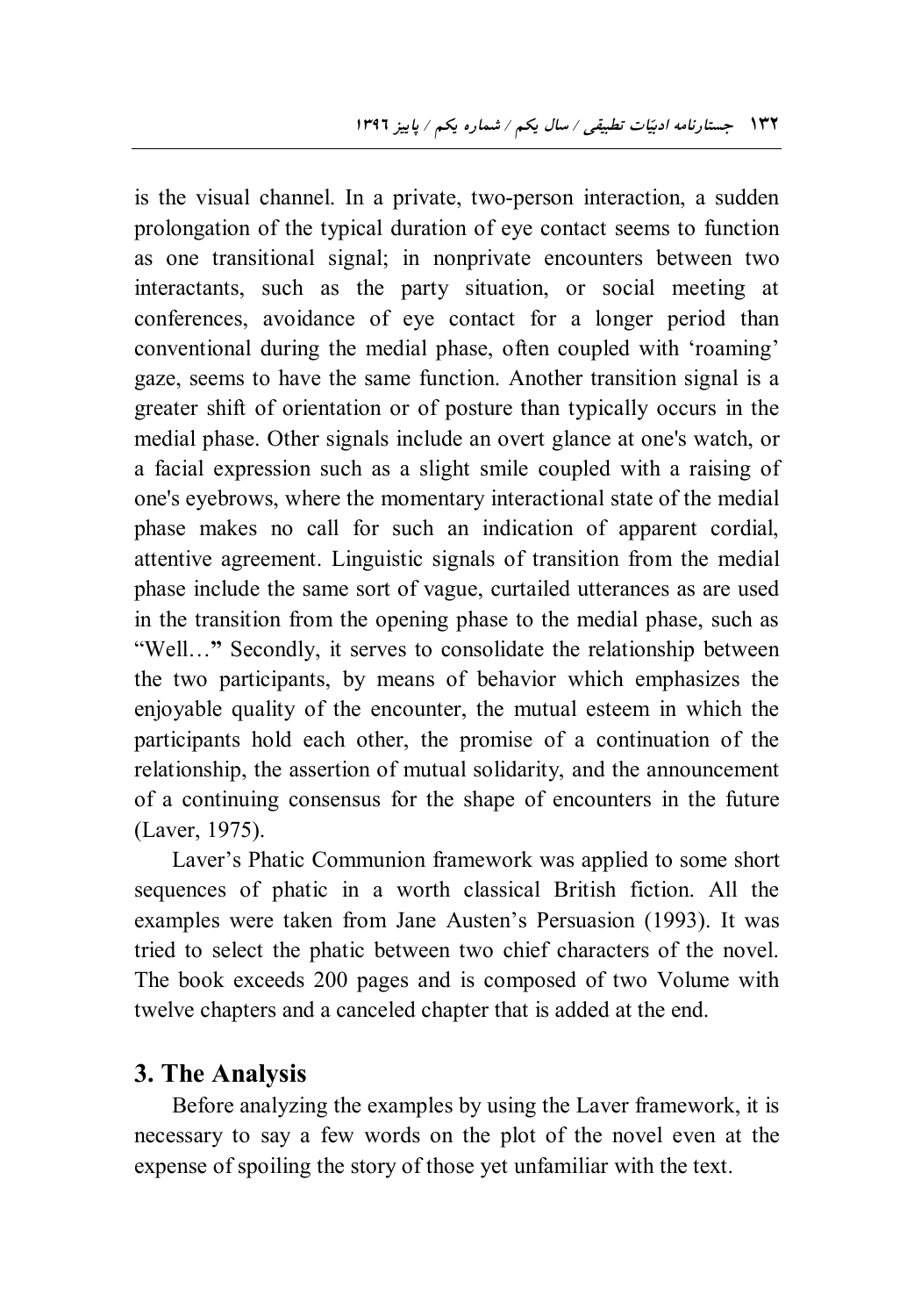Anne Elliot is the middle daughter of a foolish, spendthrift baronet. Eight years ago, being twenty years old, she was acquainted with a remarkably fine young man, captain Wenthworth. They fell rapidly and deeply in love. Whereas her god mother, Lady Russel who deprecated the connection in every light, persuaded her to refuse his proposal. Captain became unconvinced and sad. Then, where in chapter 7, he comes back without giving any special attention to Anne. However, conversations which occur between them persuades him to declare his proposal at the final chapter of the novel.

Example (a) below was selected from the ninth chapter of the novel. This example is the first dialogue, after eight years, between Captain Wentworth and Anne Elliot; captain walked into the room and surprisingly found himself almost alone with Anne Elliot, so deprived his manners of their usual composure:

(a) He started, and could only say, "I thought the Miss Musgraves had been here –Mrs. Musgraves told me I should find them here" before he walked to the window to recollect himself, and feel how he ought to behave. 'They are upstairs with my sister-they will be down in a few moments, I dare say' had been Anne's reply, in all the confusion that was natural." (p. 60)

In this example, Captain initiated a usual phatic exchange. Several points should be mentioned concerning this phatic token merit discussion. First, Captain selected a neutral token: he refers to a matter which was not personal to either the speaker or hearer; talking about the Miss Musgraves. Being surprised and embarrassed because of meeting her and being alone with her, he tried to ask about Miss Musgraves to pretend that he did not come to see Anne and he did not pay any attention to her. He also changed his location to hide and overcome his embarrassment. Anne was also surprised and confused about meeting him, moreover her reply was neutral. Second, although the protagonists were in the stressful situation, their phatic use of language was emotionally uncontroversial material.

It is also worth noting the discussion of providing an appropriate place at which to introduce another of Laver's observations on phatic communion. This concerns Laver proposition of the following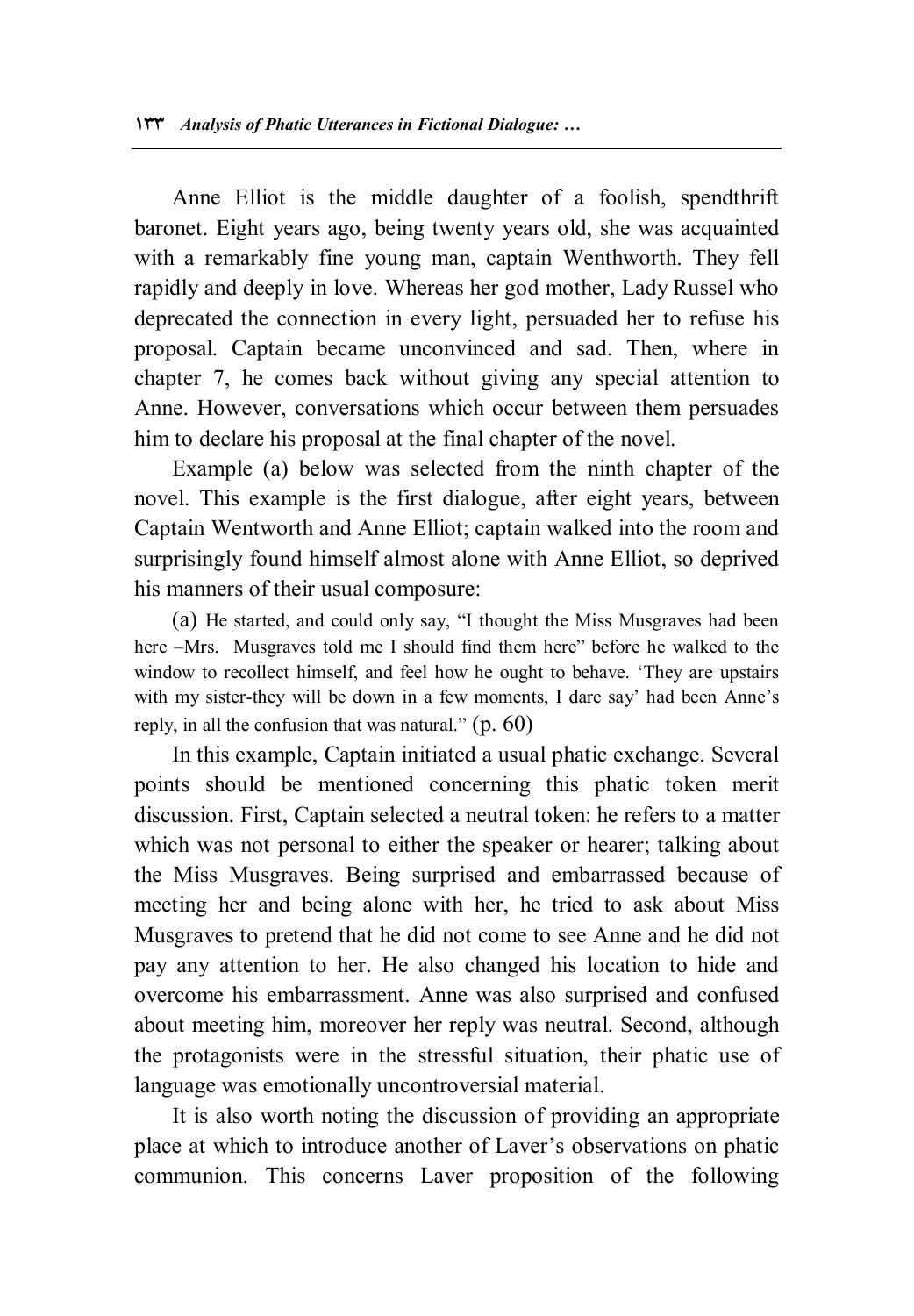formula: "When one participant is static in space and the other is moving towards him, in whatever type of physical local, then…there seems to be a strong tendency…for the 'incomer' to initiate the exchange of phatic communion." (Laver, 1975, p. 226)

This formula is certainly adhered to, as Captain, the 'incomer', offers the phatic token to the protagonist, who is static in space. The speaker recognized that in some sense the static listener is in a closer 'psychological relationship' with the immediate territory than he is and that in a way the listener can be regarded as the owner of the territory (Laver, 1975). This is clearly the case with respect to example (a). Here, the static listener is positioned squarely within the territory of his interlocutor and, as he is also surprised, he is likely to be in a close 'psychological relationship' with this territory.

The next example was chosen from seventh chapter of volume two. It is related to the time when Anne, her cousin and the captain were in a café, waiting for the rain to stop, so they can go out. After a while they decided to go home, so for a farewell:

(b) Anne and her cousin walked off together […] a gentle and embarrassed glance, and a 'good-morning to you', being all that she had time for, as she passed away. (p.138)

In this example, Anne used the neutral token 'good morning to you' to initiate the linguistic signals of closing phase, but in contrast to example (a) he did not receive any response from addressee. As Laver (1975) explained in non-private encounters between two interactants, avoidance of eye contact for a longer period, often coupled with "roaming" gaze, seems to have the function of performing appropriate signals of transition, indicating the desire for the onset of the closing phase and the end of the medial business phase. In this example, Anne used a gentle and embarrassed glance to perform the appropriate signals of transition from the medial phase to the end.

The following exchange occurred between Captain and Anne in chapter eight from second part of the book. Captain Wentworth and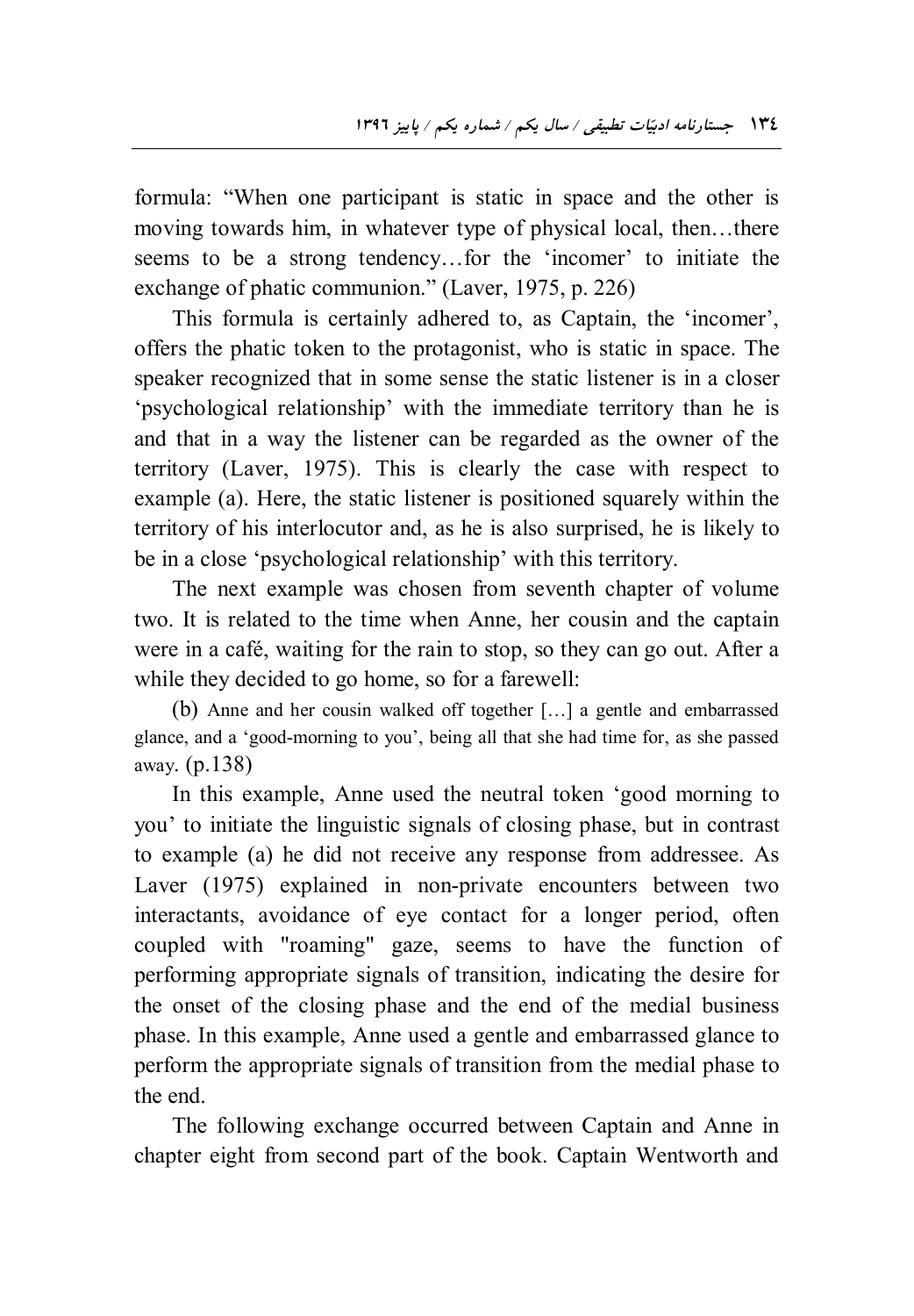some other people had been invited for dinner by Anne's family.

When the door opened again, Captain Wenthwork walked in alone. Anne was the nearest to him, and approaching a little, she instantly spoke. He was preparing only to bow and pass on, but her gentle:

(c) 'How do you do?' brought him out of the straight line to stand near her, and make inquiries in return, in spite of the formidable father and sister in the background."  $(p.141)$ 

Several interesting things happened in this exchange. First, in contrast to example (a) the incomer, Captain, did not start the conversation, but the participant standing there, Anne, was the beginner of the communication by using greeting words that were neutral tokens. The reason that Captain felt anxious about facing Anne' s family, was may be because he never forgot the refusal of his proposal. Anne who loved him like she did before, wanted to show her feeling and persuade him to stay there some more, she also wanted to cover up her father and sister's inattentions. Secondly, unlike example (a), the propitiatory aspect of the token is strengthened by contextual clues. For instance, the adjective clue 'gentle' appeared in the reporting clause, but in the previous example, captain tried to regain his calm by changing his situation, but not through intra textual clues identical to this example, there he acknowledged the phatic purpose by going toward her and making inquiries in return.

The next example, which happened in a music concert was related to the last lines of the chapter eight. When Anne's cousin, Mr. Elliot, sit down beside her to ask for some explanation about the Italian song which was next to be sung, she could not refuse and a few minutes, though as few as possible, were inevitably consumed; and when she abled to turn and look as she had done before, she found herself accosted by Captain Wenthworth, in a reserved hurried sort of farewell. 'He must wish her good-night. He was going-he should get home as fast as he could.'

(d) 'Is not this song worth staying for?' said Anne, suddenly struck by an idea which made her yet more anxious to be encouraging. 'No!' He replied impressively,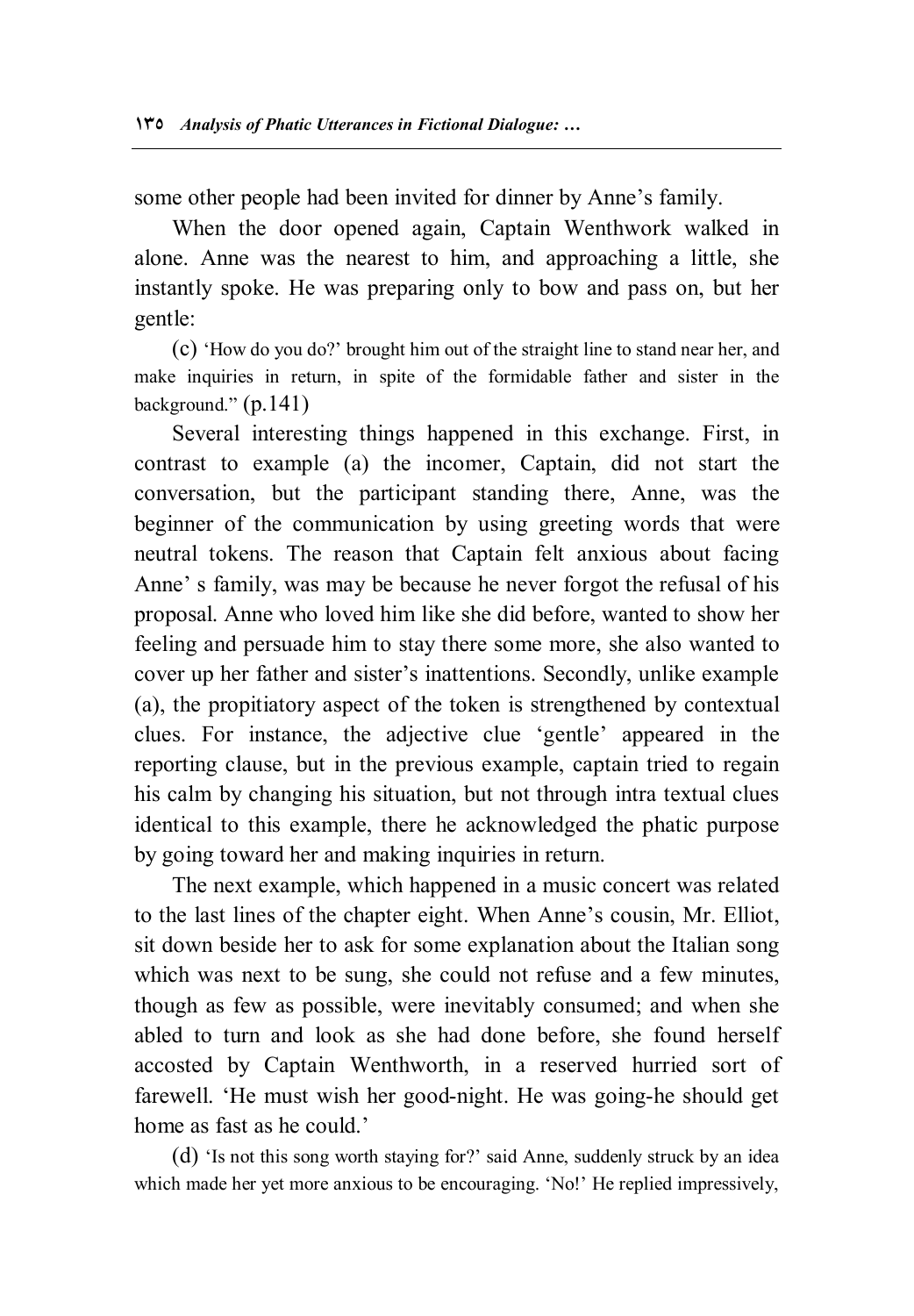there is nothing worth my staying for; and he was gone directly.  $(p.149)$ 

Some considerable points in the example were: first, it should be noted that this phatic exchange differed significantly from the previous two examples in that example (d) was a farewell phatic, i.e. remarks that speakers made at the end of the conversation. But two previous examples were related to the phatic communions at the beginning of the conversation. Second, it was clear that Wenthworth selected a self-oriented token: he referred to the matter which was personal to the speaker. Furthermore, his remark significantly was about an AB event as defined by Labov and Fanshel (1978). AB events, in a dyadic interaction, concern information which is known to both speakers. In this case Captain (speaker A) was referring to an AB-event; He decided to leave there, because he could not bear her attention to Mr. Elliot. Anne (speaker B) found out the reason of his left from there. It was part of the shared knowledge of the interactants. Third, although Anne tried to state the encouraging words to persuade him to stay more and managed to consolidate their relationship in the same way as what Laver defined (1975) in the second type of consolidatory token which make explicit reference to the continuation of the relationship, the captain's words were a little emotionally controversial, impressively refusing her request and going directly, which made Anne anxious about their relationship. The other point value for indicating is that here the person who intended to go, Captain, started and closed this phatic.

The following example was selected from chapter ten. Anne, who was in her sister's house, after misunderstanding happened between which mentioned in example (d), met captain again; Captain Wenthworth left his seat, and walked to the fireplace; probably for the sake of walking away from it soon afterwards, and taking a station, with less barefaced design, by Anne.

(e) 'you have not been long enough in Bath,' said he, 'to enjoy the eveningparties of the place.' 'Oh! No. The usual character of them has nothing for me. I am not card-plyer.' 'You … did not use to like cards…' (p. 176)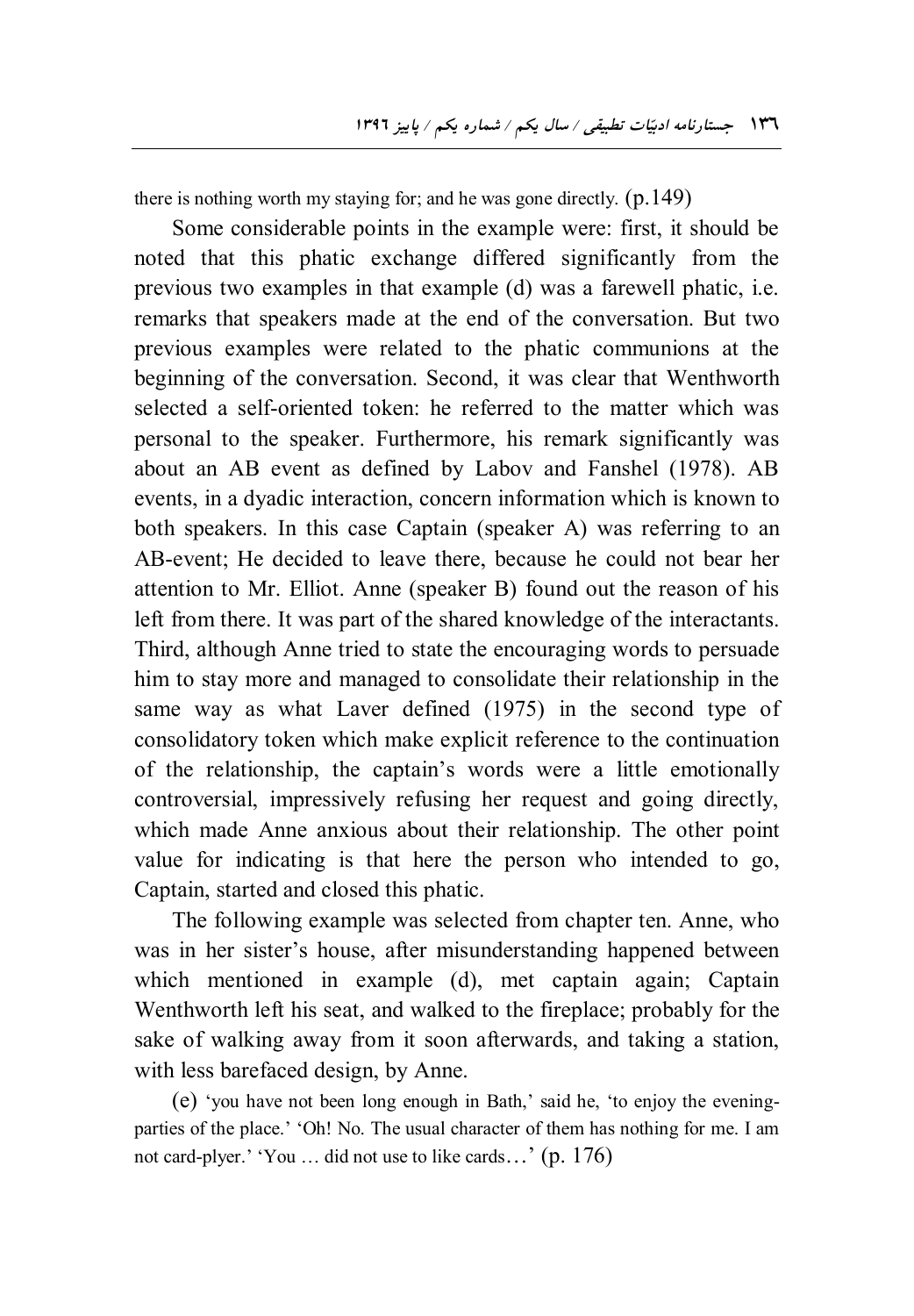In this example the incomer, Captain, began the conversation by selecting the other-oriented tokens. He tried to start the conversation with emotionally uncontroversial and stimulating words that encouraged her to speak about her feelings, ideas and habits. He was going to improve their relationship by reminding her of the nice past common events. The relationship in the next chapters would lead to them getting married.

## **4. Conclusion**

The results of the analysis were indicated in a Token Realization Matrix (see Table 1) to bring the various strands of discussion together. This matrix is developed to provide a convenient way of looking at the important features of each example, not it is not based on strictly quantifiable qualities. It should also highlight to a certain extent, some of the significant deviations.

| Example       | Position | Position | Incomer   | Table 5.1. Token realization main $\alpha$<br>Material | Positive        |
|---------------|----------|----------|-----------|--------------------------------------------------------|-----------------|
|               | opening  | closing  | initiates | emotionally                                            | Acknowledgement |
|               | phase    | phase    |           | uncontroversial                                        | by addressee    |
| Α             |          | $\times$ |           |                                                        |                 |
| B             |          |          |           |                                                        | $\times$        |
| $\mathcal{C}$ |          | $\times$ | $\times$  |                                                        |                 |
| D             | $\times$ |          | $\times$  | $\times$                                               |                 |
| E             |          | $\times$ |           |                                                        |                 |

Table 3.1: *Token realization matrix*

The first column of the matrix is indicating that three examples (a, c& e) were related to the opening phase of the phatic, but examples (b & d) were concerned with the closing phase of the phatic (column 2). The next column shows that in examples  $(a \& c)$  the incoming participant initiated the opening phatic, in example (c), however, another participant started the opening phatic, and in example (b  $\&$  d) the character who was going to go out, began and closed the farewell phatic.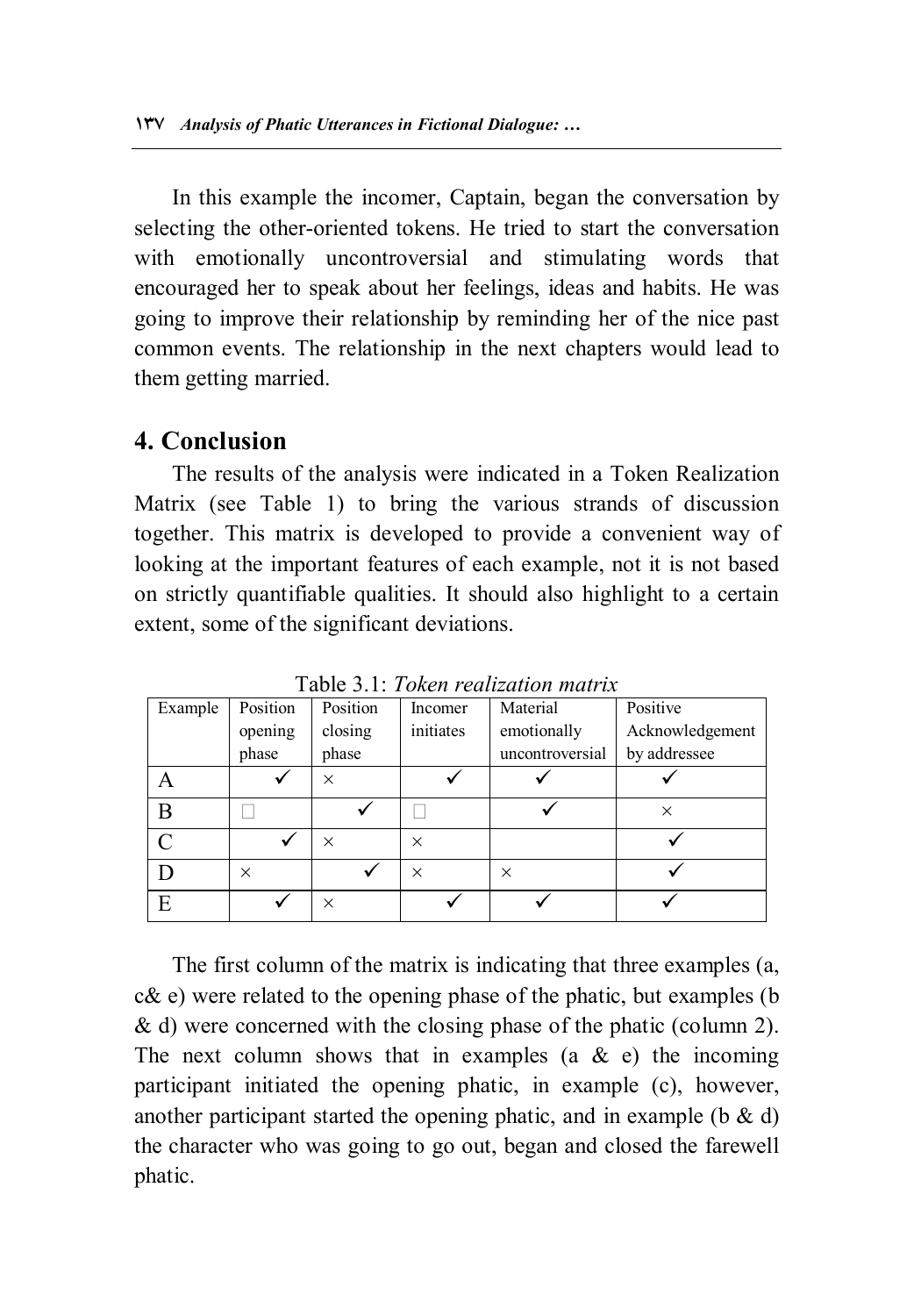There are some points which need to be explained. First, by looking across the matrix, it can be seen that examples (a) and (e) realized all four features and represented the general form of phatic initiations in Persuasion. Thus, these two examples reflected the intratextual norm for phatic initiation in the novel, but since in example (c) incomer did not initiate the phatic, this characteristic differentiated example (b) from examples (a  $\&$  e) and general forms of phatic initiations.

 Example (b) in one case was different from other examples; It was not acknowledged by the addressee, while in the other four examples listener did answer the speaker. In other cases, examples (b & d) were distinguished from other examples; as related to the closing phase of phatic, the person who was going to go out, closed the phatic. Moreover, in example (d) the content of phatic was controversial.

Secondly, example (a) which was related to the first visit of two main characters, was without any persuasive words from the two participants, but in examples (b, c  $\&$  d) she tried to show her interest in him with equanimity and good-temper. In example (b), she managed the situation as she intended, but in example (c) she could not encourage him to stay more, so he quit there because of misunderstanding. While in example (d) he along with her partner encouraged her to talk more about the good past events and showed his interest in her. These demonstrated that she was successful in improving their past relationship and showing her love and now it was the captain's turn to do the same. These investigations demonstrated that how phatic can be meaningful and effective in conveying a person's intention.

There are still many cases left on the study of phatic communion. It is suggested to other researchers who are interested in socio-linguistic study to do a research focused on the same points about phatic communion depicted in other movies. Yet, they may look at it from different point of view such as the phatic communion structure or the phatic communion response. It is also possible for the researchers to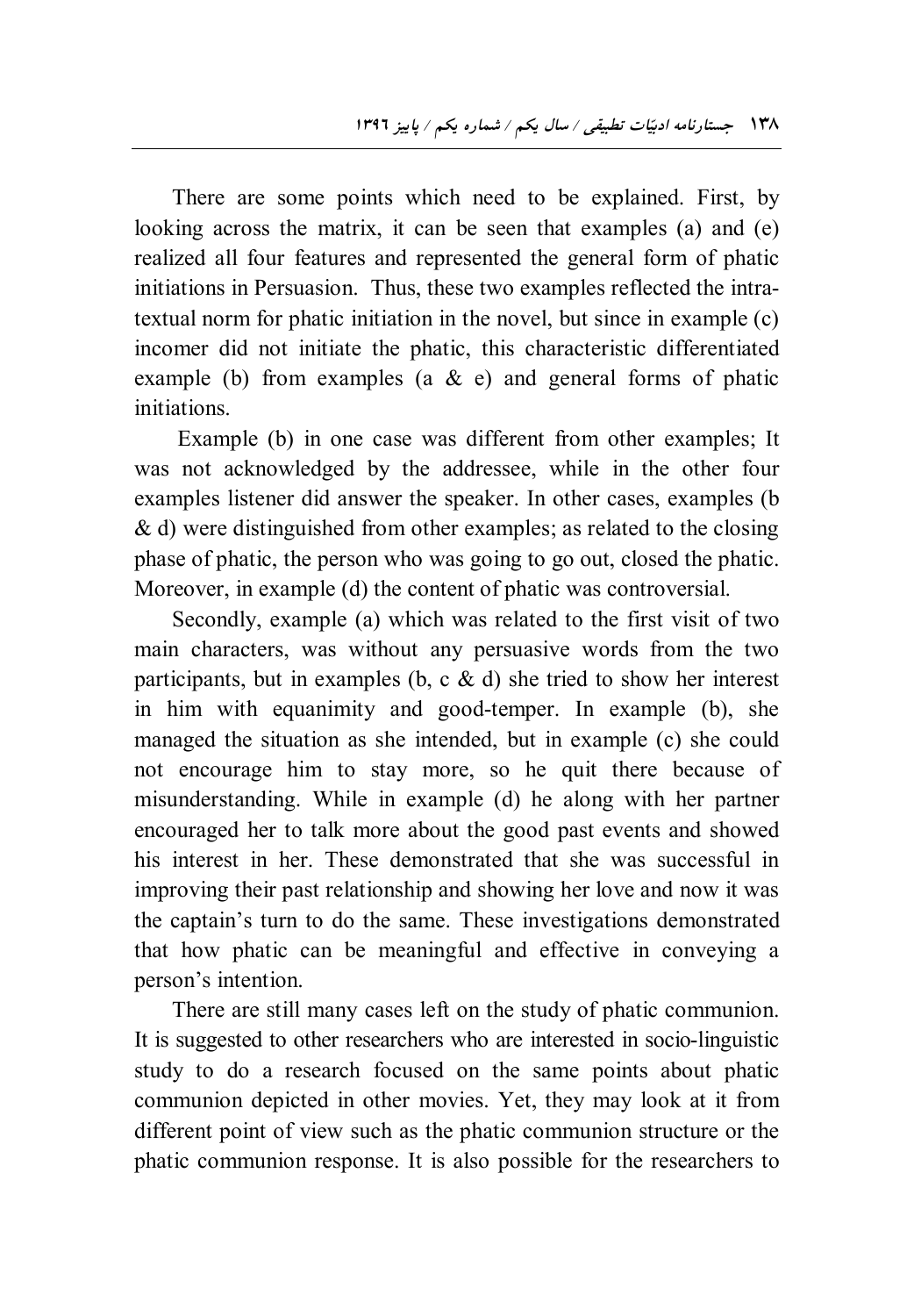conduct the study on other sources such as drama and novels.

# **5. References**

- 1. Abercrombie, D. (1956). *Problems and principles*. London: Longman.
- *2.* Abercrombie, D. (1998). Phatic communion. In J. L. Mey (ed.), *Concise Encyclopaedia of Pragmatics*. Oxford: Elsevier, 672-673.
- 3. Al-Qinai, J. B. (2011). Translating phatic expressions. *Pragmatics. Quarterly Publication of the International Pragmatics Association (IPrA), 21*(1), 23-39.
- 4. Coulmas, F. (ed.) (1981). *Conversational routine: Explorations in standardized communicative situations and prepatterned speech*. The Hague: Mouton.
- 5. Coupland, J. (ed.) (2000). *Small talk*. Harlow: Pearson Education Limited.
- 6. Coupland, J., J. D., Robinson & Coupland, N. (1994). Frame negotiation in doctor-elderly patient consultations". *Discourse and Society 5*, 89-124.
- 7. Coupland, J., N. Coupland & Robinson, J. D. (1992). How are you? Negotiating phatic communion. *Language in Society 21*, 207-230.
- 8. Coupland, N., & Ylänne-McEwen, V. (2000). Talk about the weather: Small talk, leisure talk and the travel industry. In J. Coupland (ed.), *Small Talk* (pp. 163-182). Harlow: Pearson Education Limited.
- 9. Cruz, M. P. (2007). Metarepresentations and phatic utterances: A pragmatic proposal about the generation of solidarity between interlocutors. *Current Trends in Pragmatics, Cambridge Scholars Publishing, Newcastle*, 110-128.
- 10. Edmondson, W. and J. House. (1981). *Let's talk and talk about It. A pedagogic interactional grammar of English*. München: Urban & Schwarzenberg.
- 11. Ekanath, K. D. (2012). *Phatic communion in instant messaging: A pragmatics perspective* (Unpublished doctoral dissertation). Indian Institute of Technology, Delhi, India.
- 12. Fowler, R. (1981). *Literature as social discourse: The practice of linguistic criticism*. Bloomington, Indiana: Indiana University Press.
- 13. Hakim, A. (2012). *An analysis of phatic communion in the movie entitled the pursuit of happyness* (Unpublished master's thesis). Tarbiyah Faculty Of Syekh Nurjati State Institute, Cirebon.
- 14. Holmes, J. (2000a). Doing collegiality and keeping control at work: Small talk in government departments. In J. Coupland (ed.), *Small talk*  (pp. 32-61) Harlow: Pearson Education Limited.
- 15. Hudson, R. A. (1980). *Sociolinguistics*. Cambridge: Cambridge University Press.
- 16. Kendon, A., Harris, R. M., & Key, M. R. (Eds.). (2011). *Organization of*